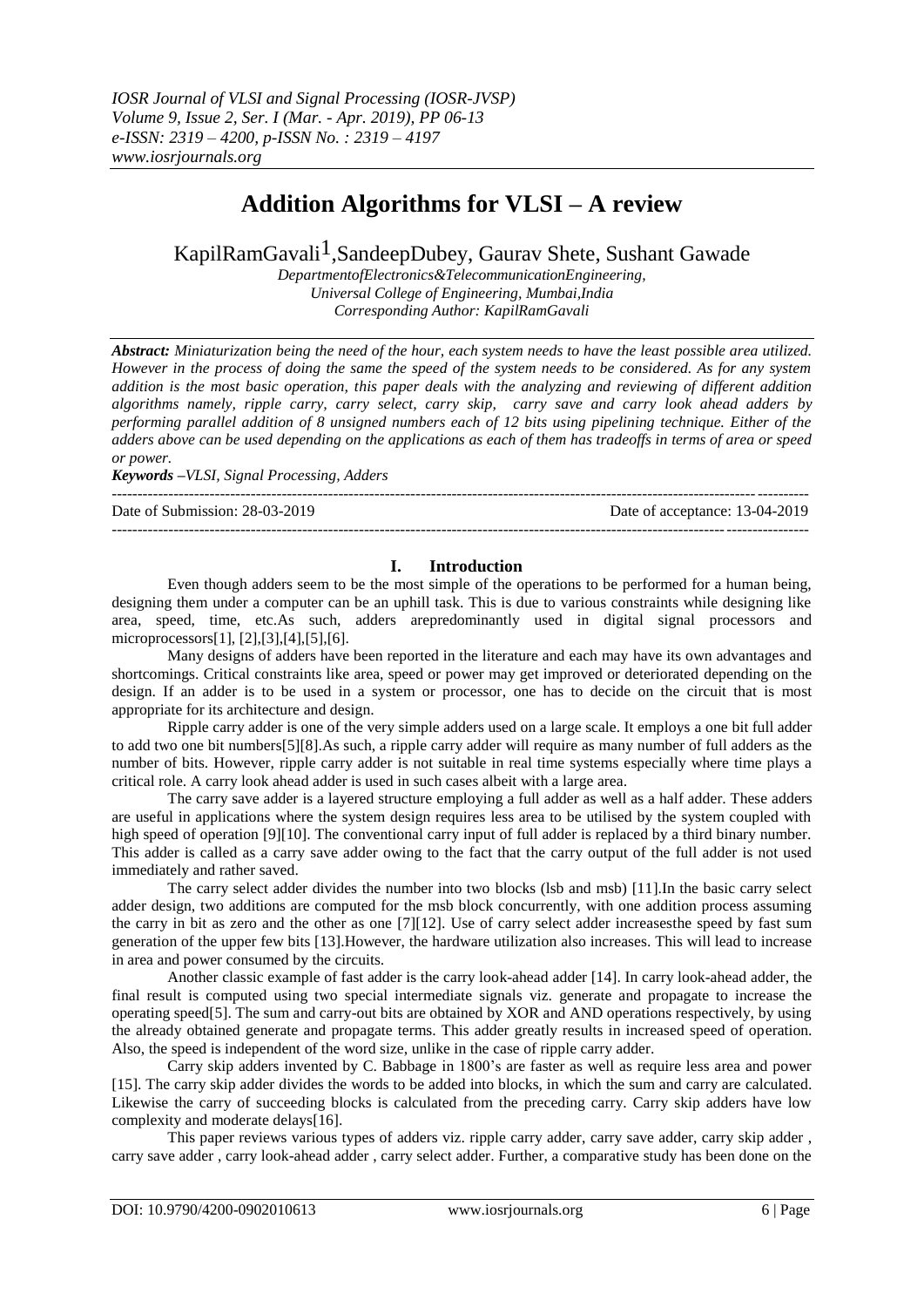above mentioned adders, based on area, power and speed of operation, by employing a parallel and pipelined architecture for the implementation of each.

Addition of 8 numbers, each of 12 bits has been executed using the various adders. The paper has been organized as follows. The operation of each of the adders has been explained in detail in Section II.The architecture used for the implementation of the adders has been discussed in Section III. Comparison between the adders has been done based on the results obtained, which are discussed in SectionIV. Conclusion has been given in Section V.

#### **II. Algorithms**

Ripple carry adder is one of the most basic adder s and has a simple layout[5]. The basic unit of this adder is a simple full adder. A full adder has 3 inputs viz. 2 input numbers and input carry bit and 2 outputs viz. sum and carry, as shown in Fig.1.An n bit ripple carry adder will require n full adders for its implementation.



**Fig. 1.** Illustration of ripple carry adder

The working of a simple ripple carry adder has been demonstrated in Fig.1 to compute the addition of 2 4-bit numbers (a, b). c0 is the input carry bit.It consists of 4 full adder blocks FA3, FA2, FA1 and FA0. Addition is carried out starting from the lsb position (a0 +b0). Carry-out bit of FA0 is then as carry-in bit to the next higher FA block i.e. FA1.In short, the carry-out bit of eachi<sup>th</sup> such full adder, say  $c_{i+1}$ , is given to the input carry bit, of the  $(i+1)^{th}$  full adder in the next column. Thus, the carry bit propagates i.e. "ripples" through the chain of full adders and ultimately, the final sum is calculated. Hence, the name "ripple carry" adder.c4 is the resulting ultimate carry-out bit.

This type of adder is easy to implement due to easier connections between the adjacent full adders. However, the overall design is found to be relatively slow because of the delay involved in processing the carry out signal [17][8]. Also, the worst case propagation delay further goes on increasing as the number of input bits increases. The delay occurring when the intermediate carry bits travel through all the full adders in the chain is termed as the worst case delay. This a major drawback of ripple carry adders, which makes it a bad choice, especially for large input word sizes.

Carry save adders are useful whenever the addition of many words is desired. These types of addershave been proved as one of the most efficient adder designs not only in with the advantage of minimizing area but also increasing the speed of operation[9].Each block of carry save adder (CSA) is similar to a block of full adder. The only difference is that the carry-in input of full adder is replaced by a third number in the CSA block, as shown in Fig. 2.



**Fig. 2.** Carry save adder block diagram

Basically, CSA block acts as a 3-2 reduction network. The addition of eight 12-bit numbers is considered as shown in Fig 3. Initially, a set of 3 numbers is taken together at a time; say N1, N2, N3 and N4, N5, N6. S1, C1 and S2, C2, each of 14 bits, are the sum and carry outputs obtained after computing the addition of the 2 sets of the 3 input numbers using 2 CSA blocks.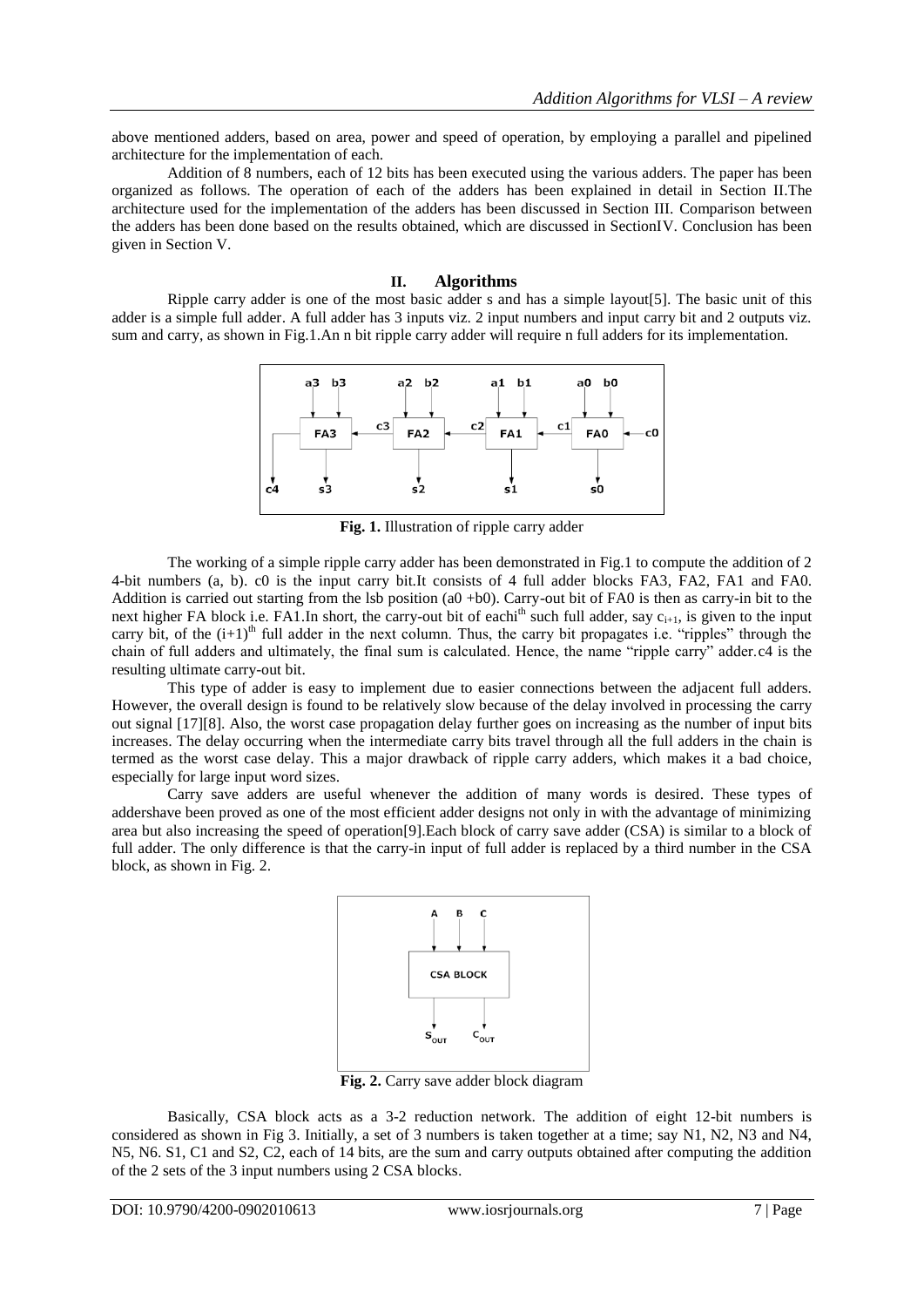

**Fig. 3.** Illustration of Carry save adder

Next, these intermediate sum and carry outputs are added together to obtain a two results, R1 and R2, as depicted in the figure. R1, R2 and N7 are given to another CSA block. The sum and carry obtained from this block is then combined with N8 in a similar manner described above and the final result is obtained. Owing to its high speed, these adders have been widely used in industry wherever fast arithmetic operations are required [18][10].

Another adder used to improve the speed of operation over the ripple carry adder is carry select adder. In this adder, two additions are performed simultaneously for the msb stage[11], one assuming carry input bit as 1 and the other as 0 [12].The implementation of this adder for addition of two 8 bit numbers, a and b, has been demonstrated in Fig. 4. In this type of adder, the 8 bit addition problem is split into twosub-problems, each requiring 4 bit addition. One sub-problem is of addition of lower 4 bits i.e. the lower nibble and the other, of the higher nibble. As shown in the Fig. 4,a total of 3 4-bit adders, have been used for the overall addition. Adder 1 in block A is used forthe addition of the lower nibble and adders 2 and 3 shown in block B,for that of the upper nibble. The carry delay will then depend on the output carry, generated by the output of adder used in block A. It is obvious that this output carry bit from stage1 can have only two possible values, viz. 0 or 1. Now, to minimize the time delay, two separate additions are carried out for calculating the result from upper nibble, one considering carry input as 0 in adder 2, and other considering carry input as 1 in adder 3. These additions are carried out simultaneously in block B, when the addition of the lower nibble isin progress. The carry output from block A is given to the select lines of a set of 2:1 multiplexers, which are shorted together as shown in Fig. 4.



**Fig. 4.** Illustration of Carry select adder

5 multiplexers are required in this case. Both the sum and carry outputs of the adders 2 and 3 are given to the input of these multiplexers, and accordingly, the appropriate result from upper nibble is selected, on the basis of the signal available at the select lines of the multiplexers to determine the final sum. This design speeds up the process of addition by simultaneous calculation of the lower and upper nibbles[11],[13]. However, an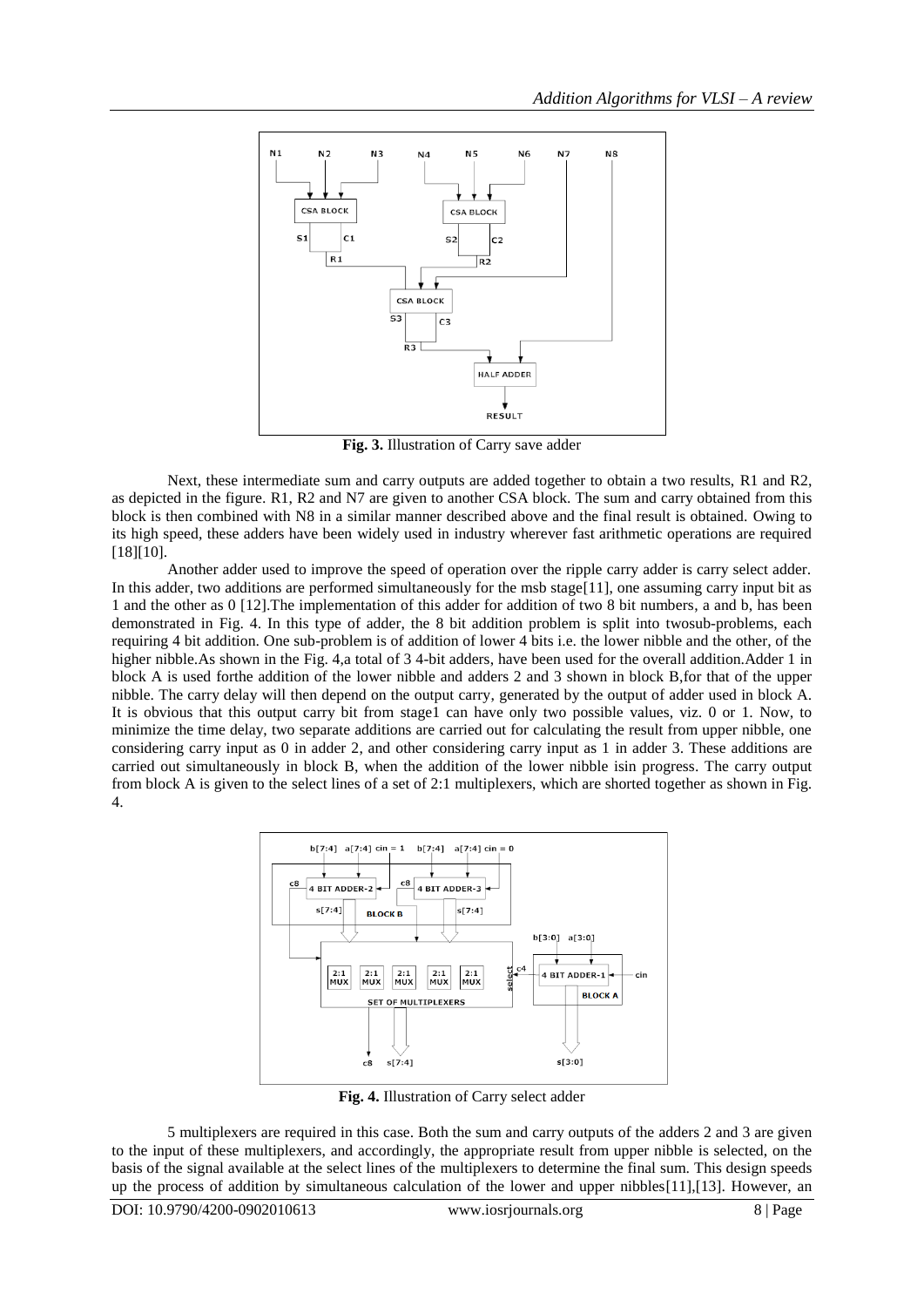additional adder and a set of multiplexors are required, which is a major setback of this design. Carry select adders are beneficial to use only if speed is considered more important rather than area consumption.

Carry look-ahead (CLA) adders are another type of classic high speed adders which have been designed to overcome the speed limitation of ripple carry adders [14]. The delay introduced by the rippling effect of the carry bits is overcome to a large extent with the help of this adder.In general, CLA adders are used in various processing systems as they are relatively faster than ripple carry adder, but at the cost of large on-chip area utilization [5]. Two special signals – "generate" and "propagate" have been to implement the CLA adder to increase the speed of carry computation, instead of the conventional full adderblock[5]. The Boolean expressions for the generate and propagate terms are stated in Eqn. (1) and Eqn. (2) respectively. (1)

$$
G_i = A_i.B_i
$$
  
\n
$$
P_i = A_i OB_i
$$

(2)

Also, the sum and carry-out terms are calculated, based on the generate  $(G_i)$  and propagate  $(P_i)$  terms, as shown in Eqn. (3) and Eqn. (4) respectively.

 $C_{i+1} = G_i + P_i.C_i$  $\mathcal{C}_i$  (3)  $S_i = P_i$   $\Theta C_i$ .



**Fig. 5.** Illustration of Carry look ahead adder

In general, the main objective of the CLA adder is to calculate the values of  $G_i$  and  $G_i$  for each and every input bit( $A_i$  and  $B_i$ ). The sum (S<sub>i</sub>) and carry-out ( $C_{i+1}$ ) bits are then calculated based on the above obtained values of  $G_iP_i$  and the input carry bits (c<sub>i</sub>). Addition of two 4-bit numbers (say, A[3:0] and B[3:0]) have been considered below,as an instance to explain the working of this particular algorithm, with the aid of block diagram shown in Fig. 5. The generate (G0,G1,G2,G3) and propagate (P0,P1,P2,P3) terms are obtained using "AND" and "XOR" operations, as mentioned above. C0 is considered as the input carry bit. The carry out terms are calculated as given below in Eqns.  $(5)$ ,  $(6)$ ,  $(7)$  and  $(8)$ .

| $C1 = G0 + P0.C0$ | (5) |
|-------------------|-----|
| $C2 = G1 + P1.C1$ | (6) |
| $C3 = G2 + P2.C2$ | (7) |
| $C4 = G3 + P3.C3$ | (8) |

On substituting (5) in (6) and simplifying, the expression for C2 can be modified as shown below in Eqn. (9).  $C2 = G1 + P1(G0 + P0(C0))$ . (9)

Similarly, expressions forC3 and C4 can be modified in a similar manner. It is clear from these equations that all the carry-out bits can be made available simultaneously, unlike in the case of ripple carry adder where each carry-out bit depends on the carry-out bit of its preceding full adder in the LSB position. This fact itself is responsible for faster operation of CLA adder.Finally, the resultant sum can be obtained as shown in Fig. 5, based on the expressions already discussed above.

In a ripple carry adder, the computation of the final carry-out bit depends on the carry-out bit of each of the full adder blocks. Also, the carry out bit of each full adder block depends on the incoming carry bit. This dependency can be avoided by the use of carry skip adder(CSK) and thus the speed of operation can be improved by a large extent, with lesser requirement of area and power as well[15][16]. The algorithm has been illustrated in Fig. 6 for the addition of 24-bit numbers. The generate  $(G_i)$  and propagate  $(P_i)$  terms are calculated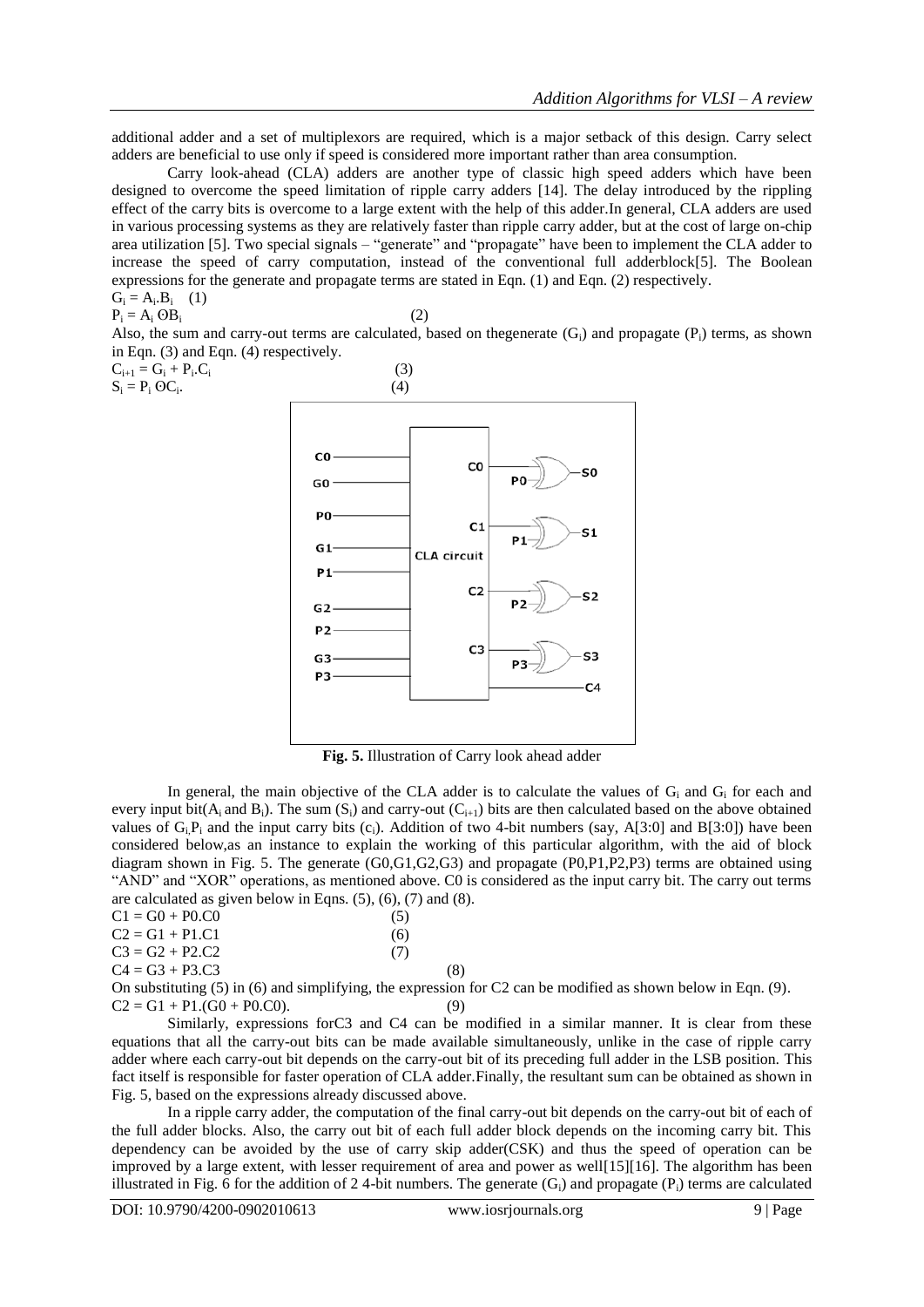in the same fashion, as in the case of CLA adder. Each "adder" block in Fig. 6 involves the use of necessary circuitry to generate the sum and carry-out bits, by making use of the generate and propagate terms. The Boolean expressions for sum and carry-out bits of each such adder block are same as those in CLA adder. The "carry-skip"circuit is the distinguishing feature of CSK adder, which increases the operating speed, mainly with the help of block propagate signal. The Boolean expressions for the block propagate signal (BP) and carry-out bit (COUT) are mentioned below, in Eqn. (10) and Eqn. (11) respectively.  $BP = P0.P1.P2.P3$  (10)



**Fig. 6.** Illustration of Carry skip adder

Thus, when the BP signal is 1, the incoming carry is directly given to the next block as COUT by "skipping" or bypassing the 4 adder blocks depicted in the figure. If the BP signal is 0, then the carry-out term COUTis computed by the normal procedure. The "carry-skip" block can be simply implemented by a 2:1 mux, using the BP signal on the select line and C0,C4 inputs to the multiplexer. It can also be implemented otherwise with the help of basic gates, to obtain the desired Boolean expression.

#### **III. Architecture**

Any process can be implemented in either two ways viz. serial or parallel manner. In serial computation which is shown in Fig. 7, the complete process is executed in a single clock cycle itself. Hence, care needs to be taken to ensure that the duration of this clock cycle is large enough to facilitate the execution of the process within a single clock cycle. This reduces the speed of the computation and is a major drawback of serial architecture<sup>[19]</sup>.



**Fig. 7.** Illustration of serial computation

Parallel architecture involves relatively large area as compared to serial architecture but, it greatly boosts the speed of operation of the overall system. In parallel architecture, the entire process is divided into various sub-processes as illustrated in Fig. 8.



**Fig. 8.** Illustration of parallel and pipelined architecture

Each of the sub-processes is active and execute in parallel. The sub-process 1 receives a certain set of inputs, which gets computed in the first clock cycle and transfers the result to the succeeding flip-flop for temporary storage, until the arrival of the next clock pulse. At the immediate next clock pulse, the outputs of the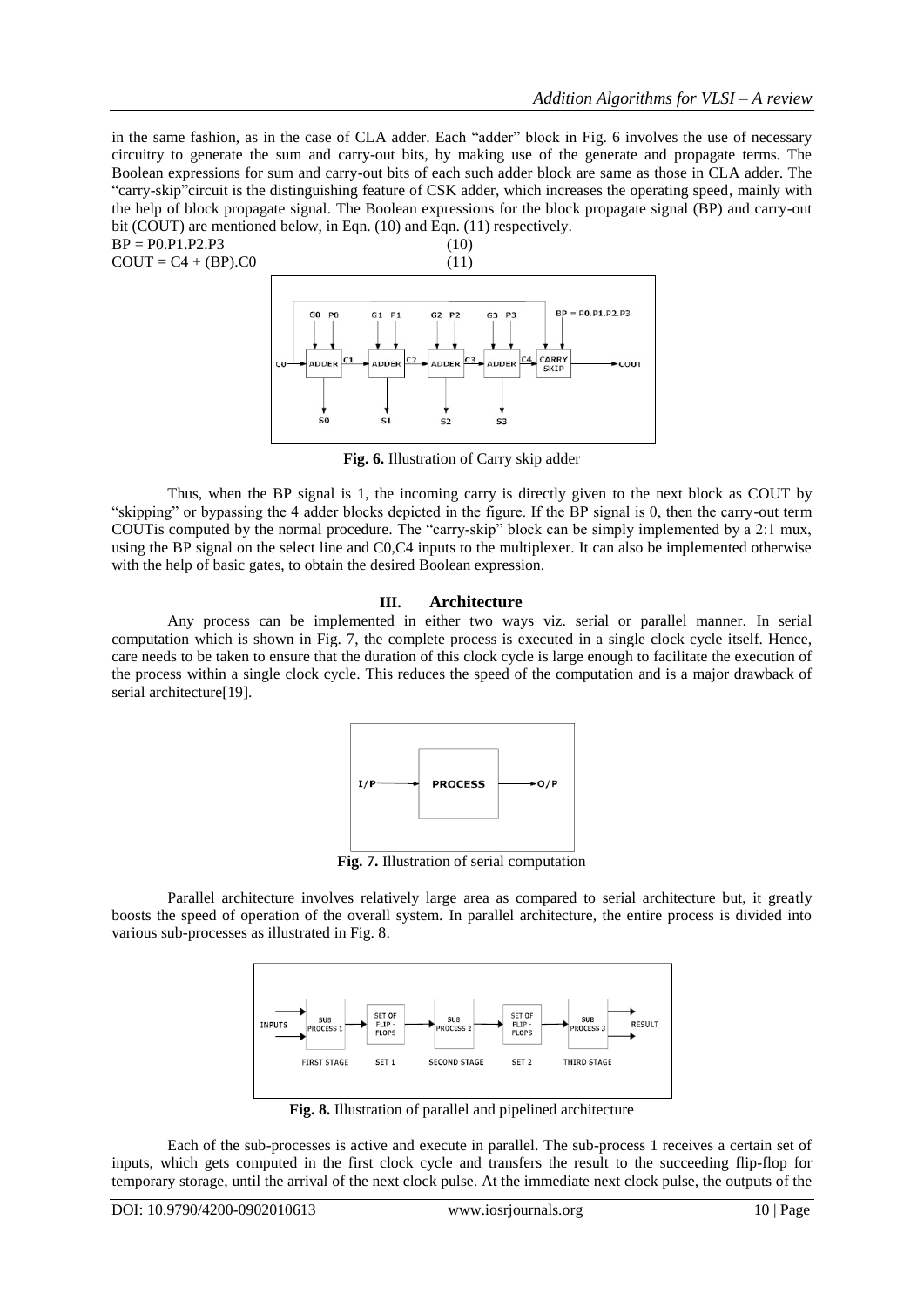flip-flopsare transferred as inputs to the sub-process 2, and the computation is initiated in this stage. However, the first stage in this point is not idle and takes up the next set of inputs to compute. If the process is divided into n stages, then neither of the stage is idle after n-1 clock pulses. Thus, the parallel and pipelined approach reduces the clock time period,thereby increasing the operating speed of the overall system [19].Hence, parallel and pipelined architecture has been used to implement each of the above adders, having different number of pipeline stages ranging from 3 for ripple carry adder to 12 for carry select adder.

## **IV. Results**

The synthesis results of the above described adders have been obtained using Xilinx ISE Design Suite (version 13.2) on Spartan 3E FPGA. The criticalfactors to be compared for the different adders are area, power and speed. Area or device utilization is characterised by the number of slices utilized on the FPGA to implement the design. Speed can be commented upon by knowing the maximum frequency at which the adder can work. Power simply refers to the amount of power consumed by a particular adder, when it is implemented on the development board mentioned above. The various adders mentioned in this paper have been implemented using a parallel and pipelined architecture and can be easily compared with the help of the following graphs, based on the above 3 factors.



**Fig. 9.** Number of slices utilized

From the bar graph depicted in Fig. 9, it can be seen that carry save adder occupies the lowest number of slices. i.e. 154. Ripple carry adder occupies nearly the same number of slices (154) as that of carry save adder. The carry skip adder and carry look-ahead adders occupy relative much more area. They occupy 210 and 287 slices respectively. The carry select adder occupies the largest number of slices viz. 392.



**Fig. 10.** Maximum clock frequency (MHz)

The bar graph illustrated in Fig.10 showcases the comparison of the speed of the operation of the various adders. From the graph, it is clear that both carry skip adder and carry save adder can provide the maximum clock speed of 249.186 MHz. Next to these adders are carry select adder and carry look-ahead adders, with maximum clock frequency of 206.612MHzand 164.123 MHzrespectively. The ripple carry adder provides the worst speed of 160.102MHz.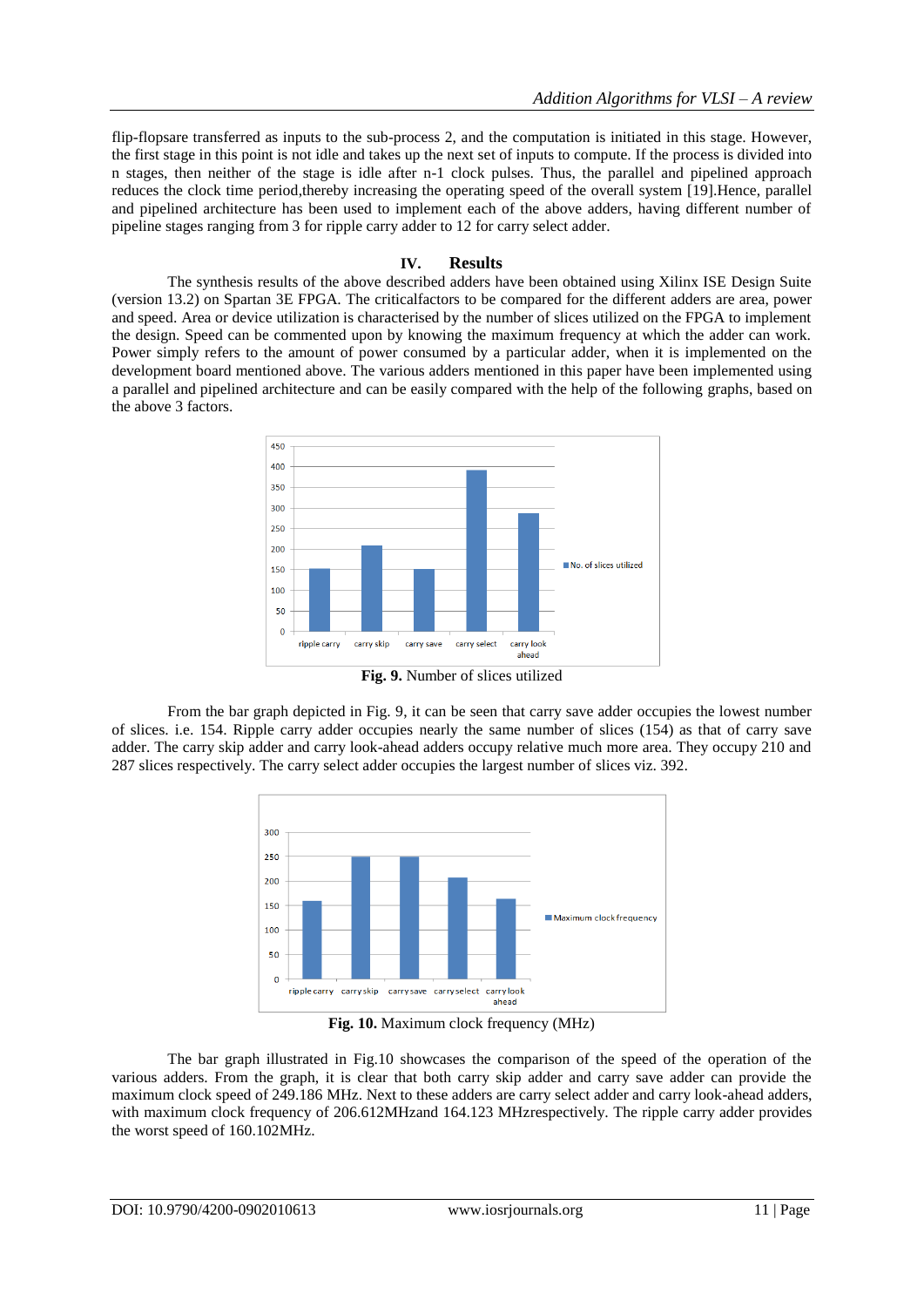

**Fig. 11.** Power consumed (in mW)

The bar graph shown in Fig. 11 compares the dynamic power consumed by the different types of adders in milliWatts (mW).Carry skip adder and Carry look-ahead adder consume a minimum power of 86 mW each. Next to them are ripple carry adder and carry save adders, which consume 87 and 88 mW respectively. The Carry select adder consumes a maximum dynamic power of 92 mW amongst all the adders discussed above.

#### **V. Conclusion**

From the results observed in the previous section, it can be commented that carry skip adder performs better than the other adders as far as the maximum operating frequency and the power consumption are concerned. The carry save adder has a speed equivalent to that of the carry skip adder and occupies the minimum area while consuming a moderate power. Also the ripple carry adder shares the advantage of occupying minimal area, but at the cost of low speed of operation.

Thus, it can be concluded that a trade-off exists between the area occupied, speed of operation and the power consumption in the various adder designs. Any adder can be given a preference considering which parameter is of epitome. It is now the designers' discretion to choose an adder to suit the requirements of the architecture. Thus, a suitable type of adder has to be chosen, by keeping in view the requirements of the overall system, in which the adder has to be implemented.

#### **References**

- [1]. R.P.P. Singh, Parveen Kumar, Balwinder Singh, "Performance Analysis of fast Adders using VHDL", 2009 International Conference on Advances in Recent Technologies in Communication and Computing, October 2009,ISBN: 978-0-7695-3845-7,pp. 189 – 193.
- [2]. Mariano Aguirre, Monico Linares, "An Alternative Logic Approach to Implement High-Speed Low-Power Full Adder Cells", SBCCI '05, Proceedings of the 18th annual symposium on Integrated circuits and system design,September 4-7 2005, ISBN: 1- 59593-174-0, pp. 166 – 171.
- [3]. LuJunming, Shu Yan, Lin Zhenghui and Wang, Ling, "A Novel 10-Transisitor Low-Power High-speed Full Adder Cell", 6<sup>th</sup> International Conference on Solid-State and Integrated Circuit Technology, October 22-25 2001, ISBN: 0-7803-6520-8, Volume 2, pp. 1155 - 1158.
- [4]. Ayman A. Fayed and Magdy A. Bayoumi, "A Low Power 10-Transistor Full Adder Cell for Embedded Architectures",The 2001 IEEE International Symposium on Circuits and Systems, May 6-9 2001, ISBN: 0-7803-6685-9, Volume 4, pp.226 – 229.
- [5]. Fatemeh Karami H,Ali K. Horestani, "New Structure for Adder with Improved Speed, Area and Power", International Conference on Networked Embedded Systems for Enterprise Applications, December 8-9 2011, ISBN: 978-1-4673-0495-5, pp. 1-6.
- [6]. Habib Ghasemizadeh Tamar et al, "High Speed Area Reduced 64-bit Static Hybrid Carry-Lookahead/Carry-Select Adder", International Conference on Electronics, Circuits and Systems, December 11-14 2011, ISBN: 978-1-4577-1846-5, pp. 460 – 463.
- [7]. Kuldeep Rawat, Tarek Darwish. and Magdy Bayoumi, "A Low Power and reduced area carry select adder", Midwest Symposium on Circuits and Systems, August 4-7 2002, ISBN: 0-7803-7523-8, Volume 1,pp. 467 – 470.
- [8]. Suhaili S et al, "An Investigation of Signed bit Adder with VHDL", International Symposium on Informtion Technology, August 26-28 2008, ISBN: 978-1-4244-2328-6, Volume 4, pp. 1-6.
- [9]. Youngtae Kim and Taewhan Kim, "Accurate Exploration of Timing and Area Trade-offs in Arithmetic Optimization using Carry-Save-Adders", Asia and South Pacific Design Automation Conference, January 30 2001 - February 2 2001, ISBN: 0-7803-6633-6, pp. 622 – 627.
- [10]. Taewhan Kim, William Jao, and Steve Tjiang, "Circuit Optimization Using Carry–Save–Adder Cells", IEEE Transactions on Computer-aided Design of Integrated Circuits and Systems, October 1998, Volume 17, Issue 10, pp. 974 – 984.
- [11]. G.A. Ruiz, M. Granda, "An area-efficient static CMOS carry-select adder based on a compact carry look-ahead unit", Microelectronics Journal 35, September 2 2004, pp. 939–944.
- [12]. J. Hennesey and D.A.Patterson, Computer Architecture A Quantitative Approach, San Mateo, CA: Morgan Kaufmann, 1990, Appendix A.
- [13]. Hiroyuki Morinaka et al, "A 64bit Carry Look-ahead CMOS Adder using Modified Carry Select", IEEE 1995 Custom Integrated Circuits Conference, May 1-4 1995, ISBN: 0-7803-2584-2, pp. 585 – 588.
- [14]. A. Weinberger and J.L.Smith,"A logic for high speed Addition", National Bureau of Standards, Circulation 591, p.3-12, 1958.